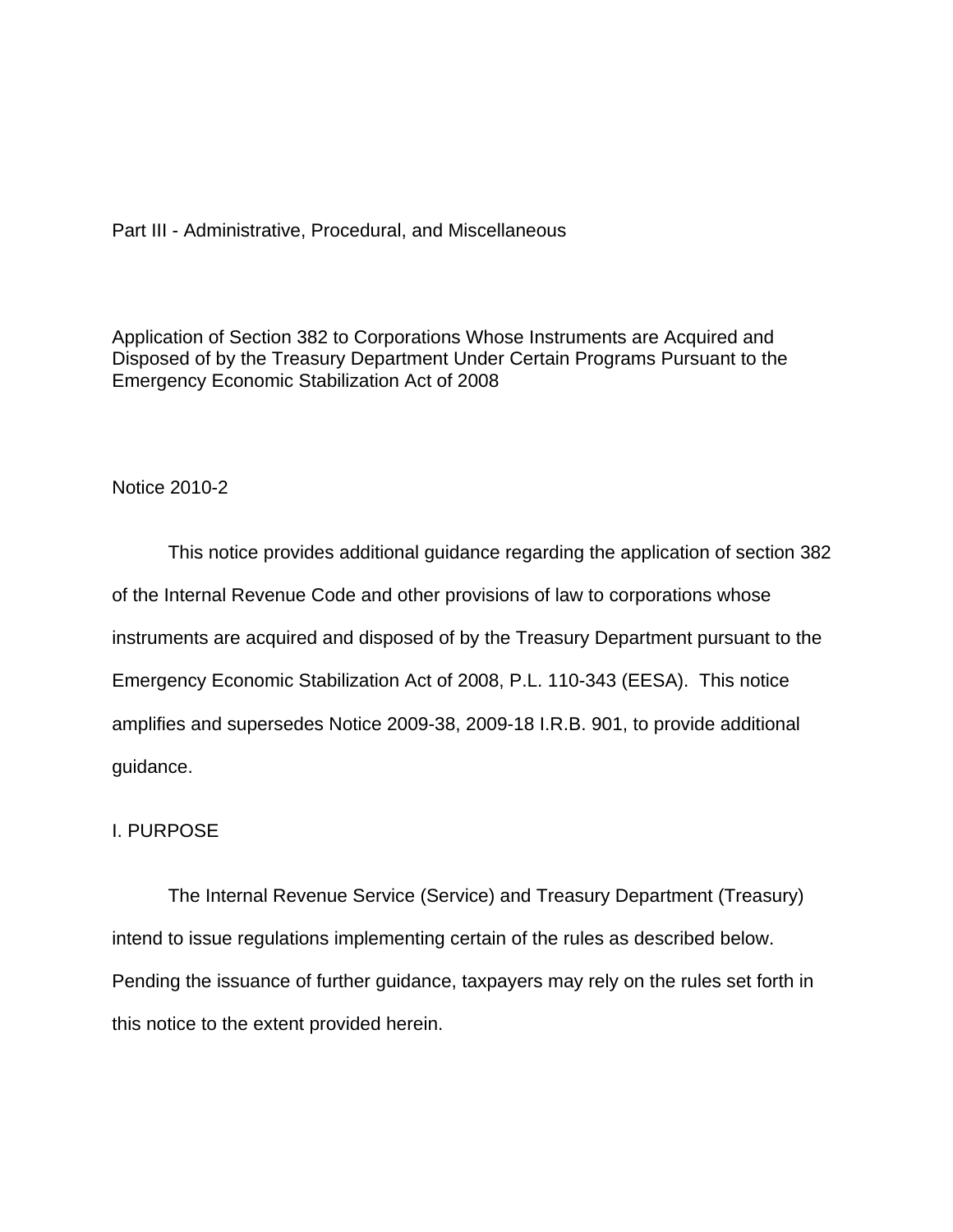Section 101(a)(1) of EESA authorizes the Secretary to establish the Troubled Asset Relief Program (TARP). Section 102(a) of EESA authorizes the Secretary to also establish a program to guarantee troubled assets. This notice provides guidance to corporate issuers with respect to Treasury's acquisition of instruments pursuant to the following EESA programs: (i) the Capital Purchase Program for publicly-traded issuers (Public CPP); (ii) the Capital Purchase Program for private issuers (Private CPP); (iii) the Capital Purchase Program for S corporations (S Corp CPP); (iv) the Targeted Investment Program (TARP TIP); (v) the Asset Guarantee Program; (vi) the Systemically Significant Failing Institutions Program; (vii) the Automotive Industry Financing Program; and (viii) the Capital Assistance Program for publicly-traded issuers (TARP CAP). Unless otherwise specified below, a reference to "the Programs" shall include any of the various EESA programs described in the preceding sentence.

#### II. BACKGROUND

Section 382(a) of the Internal Revenue Code (Code) provides that the taxable income of a loss corporation for a year following an ownership change may be offset by pre-change losses only to the extent of the section 382 limitation for such year. An ownership change occurs with respect to a corporation if it is a loss corporation on a testing date and, immediately after the close of the testing date, the percentage of stock of the corporation owned by one or more 5-percent shareholders has increased by more than 50 percentage points over the lowest percentage of stock of such corporation owned by such shareholders at any time during the testing period. See section 1.382-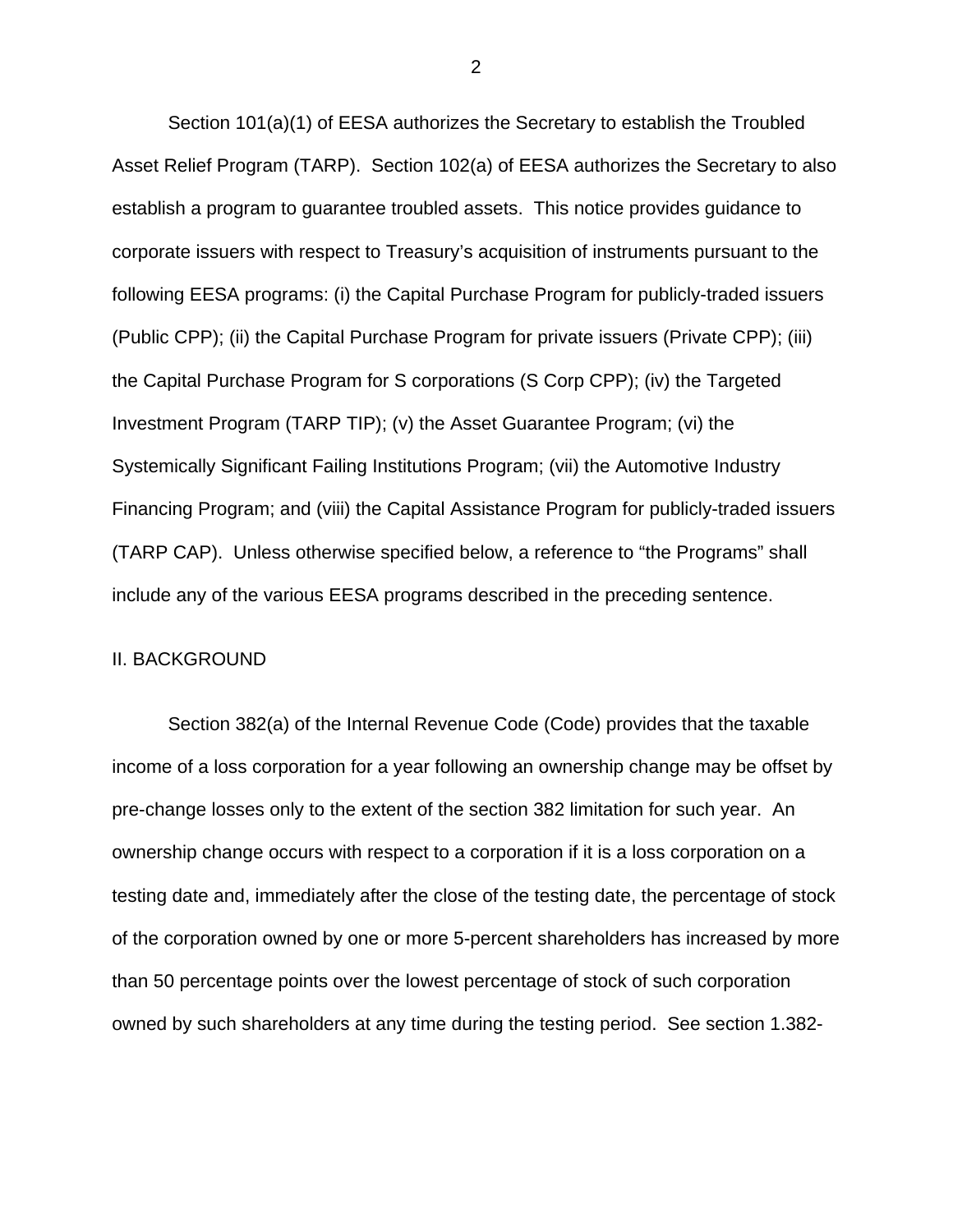2T(a)(1) of the Income Tax Regulations. Section 382(m) of the Code provides that the Secretary shall prescribe such regulations as may be necessary or appropriate to carry out the purposes of sections 382 and 383. Section 7805(a) of the Code provides that except where such authority is expressly given to any person other than an officer or employee of Treasury, the Secretary shall prescribe all needful rules and regulations for the enforcement of Title 26, including all rules and regulations as may be necessary by reason of any alteration of law in relation to internal revenue.

Section 101(c)(5) of EESA provides that the Secretary is authorized to issue such regulations and other guidance as may be necessary or appropriate to carry out the purposes of EESA.

Except as otherwise provided, any definitions and terms used in this notice have the same meaning as they do in section 382 of the Code (and the regulations thereunder) or in EESA, as applicable. Unless otherwise specified, a reference to "section" is to the particular section of the Code or regulations.

# III. GUIDANCE REGARDING CORPORATIONS WHOSE INSTRUMENTS ARE ACQUIRED BY TREASURY PURSUANT TO EESA

Taxpayers may rely on the rules described in this Section III to the extent provided below.

#### RULES:

A. *Characterization of instruments (other than warrants) issued to Treasury*. Any instrument issued to Treasury pursuant to any of the Programs except TARP CAP,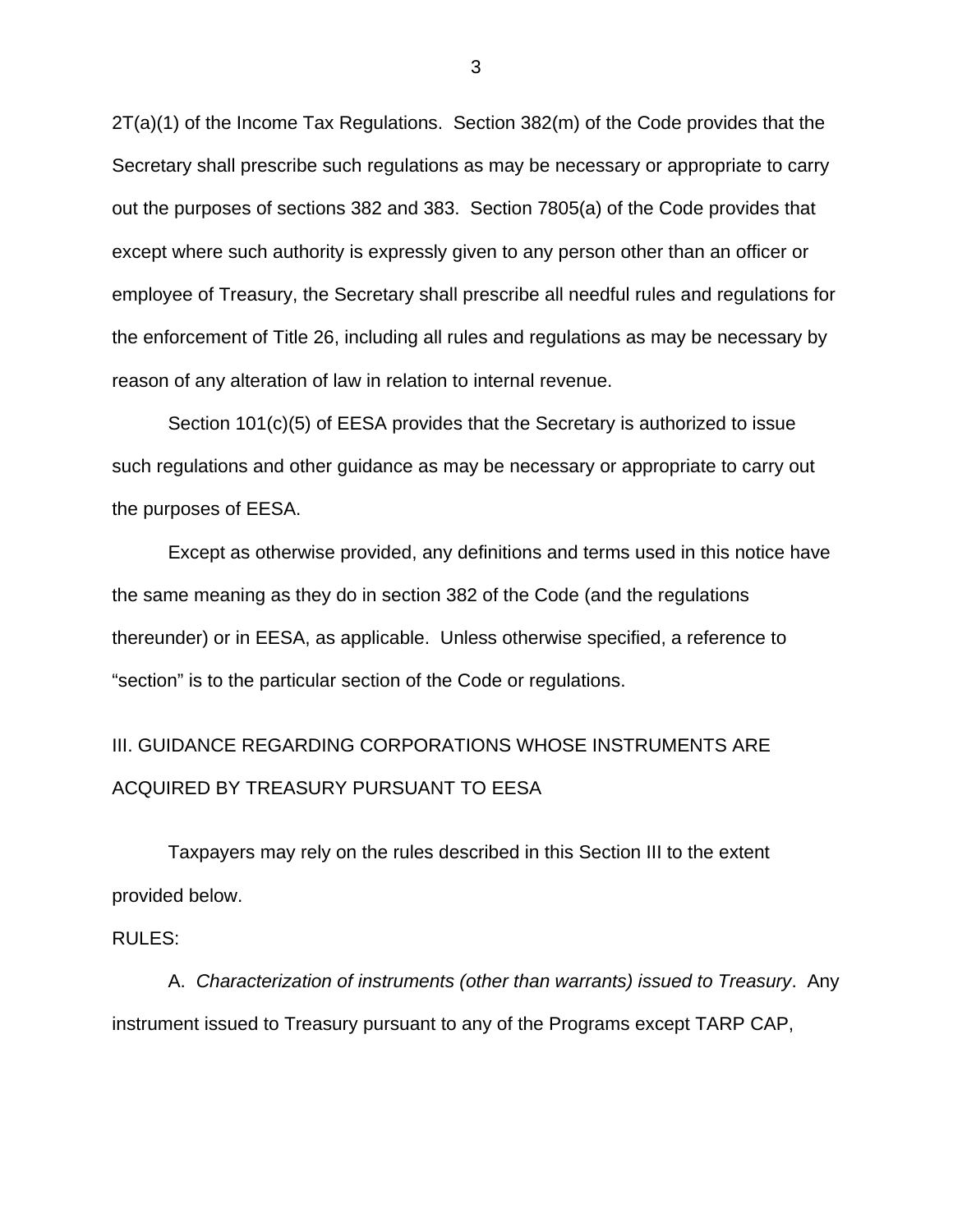whether owned by Treasury or subsequent holders, shall be treated for all Federal income tax purposes as an instrument of indebtedness if denominated as such, and as stock described in section 1504(a)(4) if denominated as preferred stock. No instrument so denominated shall be treated as stock for purposes of section 382 while held by Treasury or by other holders, except that preferred stock described in section  $1504(a)(4)$  will be treated as stock for purposes of section  $382(e)(1)$ . In the case of any instrument issued to Treasury pursuant to TARP CAP, the appropriate classification of such instrument shall be determined by applying general principles of Federal tax law.

B. *Characterization of warrants issued to Treasury*. For all Federal income tax purposes, any warrant to purchase stock issued to Treasury pursuant to any of the Programs except Private CPP and S Corp CPP, whether owned by Treasury or subsequent holders, shall be treated as an option (and not as stock). While held by Treasury, such warrant will not be deemed exercised under section 1.382-4(d)(2). For all Federal income tax purposes, any warrant to purchase stock issued to Treasury pursuant to the Private CPP shall be treated as an ownership interest in the underlying stock, which shall be treated as preferred stock described in section 1504(a)(4). For all Federal income tax purposes, any warrant issued to Treasury pursuant to the S Corp CPP shall be treated as an ownership interest in the underlying indebtedness.

C. *Value-for-value exchange*. For all Federal income tax purposes, any amount received by an issuer in exchange for instruments issued to Treasury under the Programs shall be treated as received, in its entirety, as consideration for such instruments.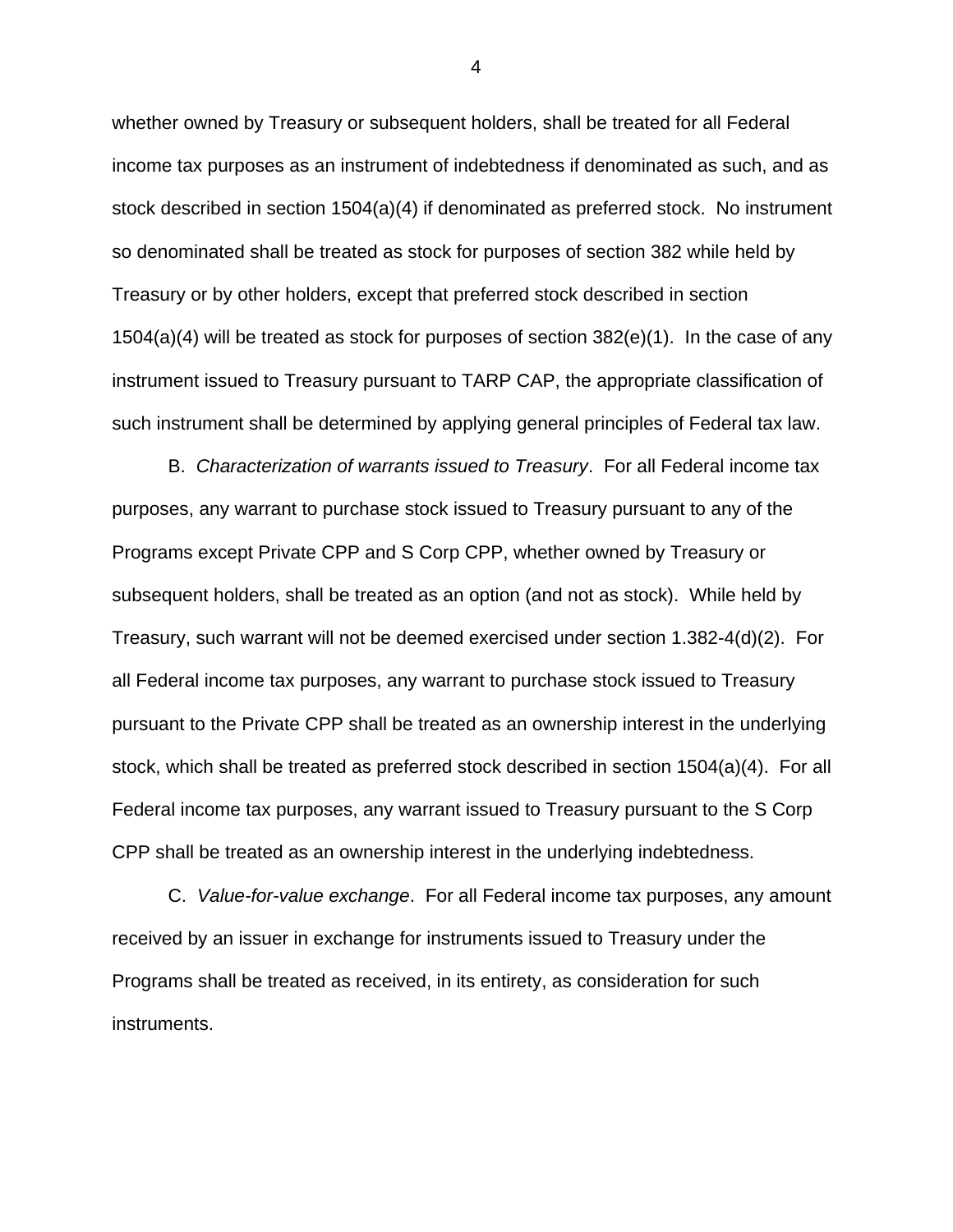D. *Section 382 treatment of stock acquired by and redeemed from Treasury*. For purposes of section 382, with respect to any stock (other than preferred stock described in section 1504(a)(4)) issued to Treasury pursuant to the Programs (either directly or upon the exercise of a warrant), the ownership represented by such stock on any date on which it is held by Treasury shall not be considered to have caused Treasury's ownership in the issuing corporation to have increased over its lowest percentage owned on any earlier date. Except as provided in the following sentence, such stock is considered outstanding for purposes of determining the percentage of stock owned by other 5-percent shareholders on any testing date. For purposes of measuring shifts in ownership by any 5-percent shareholder on any testing date occurring on or after the date on which an issuing corporation redeems stock held by Treasury that had been issued to Treasury pursuant to the Programs (either directly or upon the exercise of a warrant), the stock so redeemed shall be treated as if it had never been outstanding.

E. *Section 382 treatment of stock sold by Treasury to public shareholders*. If Treasury sells stock that was issued to it pursuant to the Programs (either directly or upon the exercise of a warrant) and the sale creates a public group ("New Public Group"), the New Public Group's ownership in the issuing corporation shall not be considered to have increased solely as a result of such a sale. A New Public Group's ownership shall be treated as having increased to the extent the New Public Group increases its ownership pursuant to any transaction other than a sale of stock by Treasury, including pursuant to a stock issuance described in section 1.382-3(j)(2) or a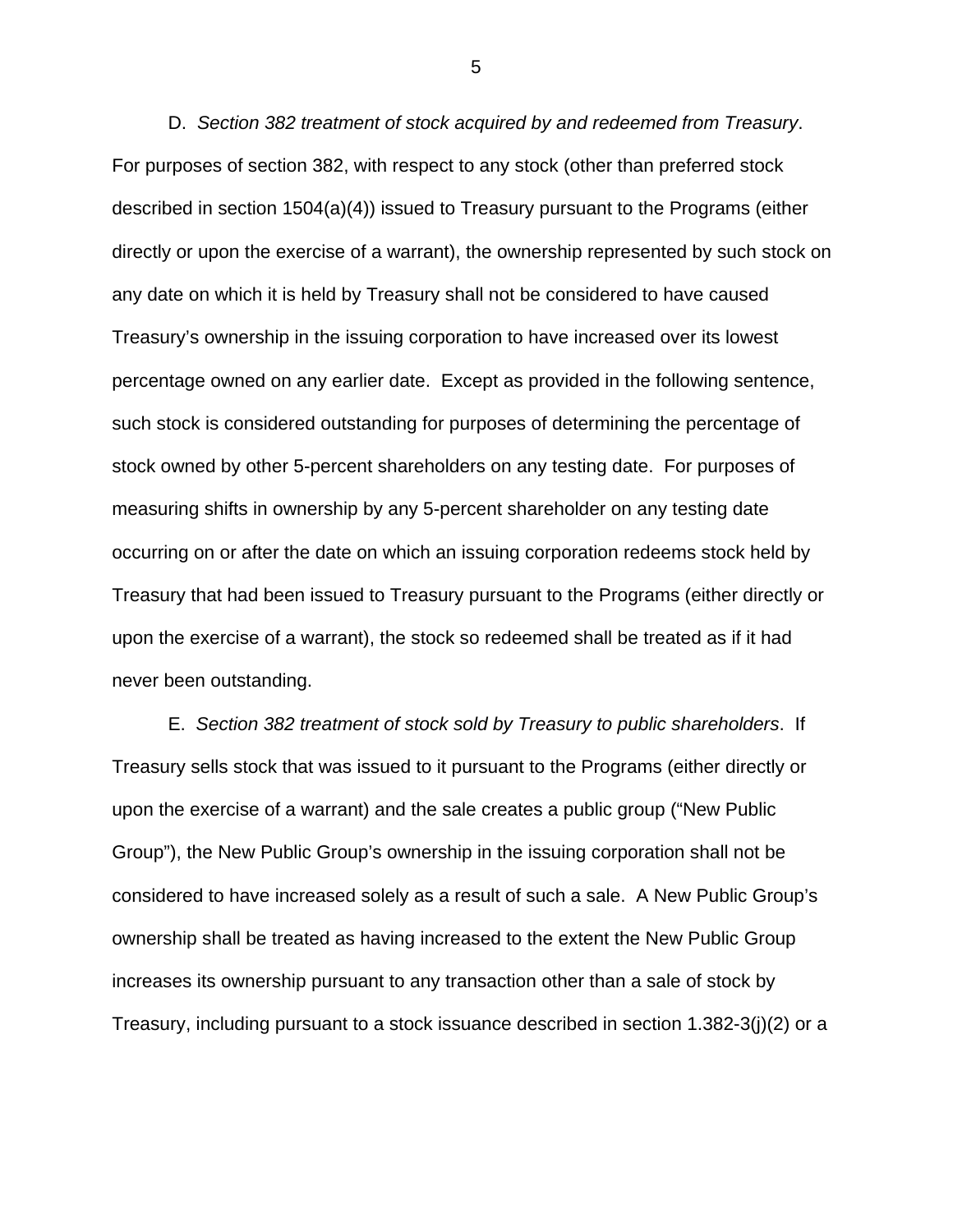redemption (see section 1.382-2T(j)(2)(iii)(C)). Such stock is considered outstanding for purposes of determining the percentage of stock owned by other 5-percent shareholders on any testing date, and section 382 (and the regulations thereunder) shall otherwise apply to the New Public Group in the same manner as with respect to other public groups.

F. *Section 382(l)(1) not applicable with respect to capital contributions made by Treasury pursuant to the Programs*. For purposes of section 382(l)(1), any capital contribution made by Treasury pursuant to the Programs shall not be considered to have been made as part of a plan a principal purpose of which was to avoid or increase any section 382 limitation.

G. *Certain exchanges*. Paragraphs (C), (D), (E), and (F), but not paragraphs (A) and (B), of this notice apply to "Covered Instruments" as though such instruments were issued directly to Treasury under the Programs. For purposes of this notice, the term "Covered Instrument" means any instrument acquired by Treasury in exchange for an instrument that was issued to Treasury under the Programs. In addition, the term also includes any instrument acquired by Treasury in exchange for a Covered Instrument. General principles of Federal tax law determine the characterization of all Covered Instruments.

# IV. RELIANCE ON NOTICE

Taxpayers may rely on the rules described in Section III of this notice. These rules will continue to apply unless and until there is additional guidance. Any future